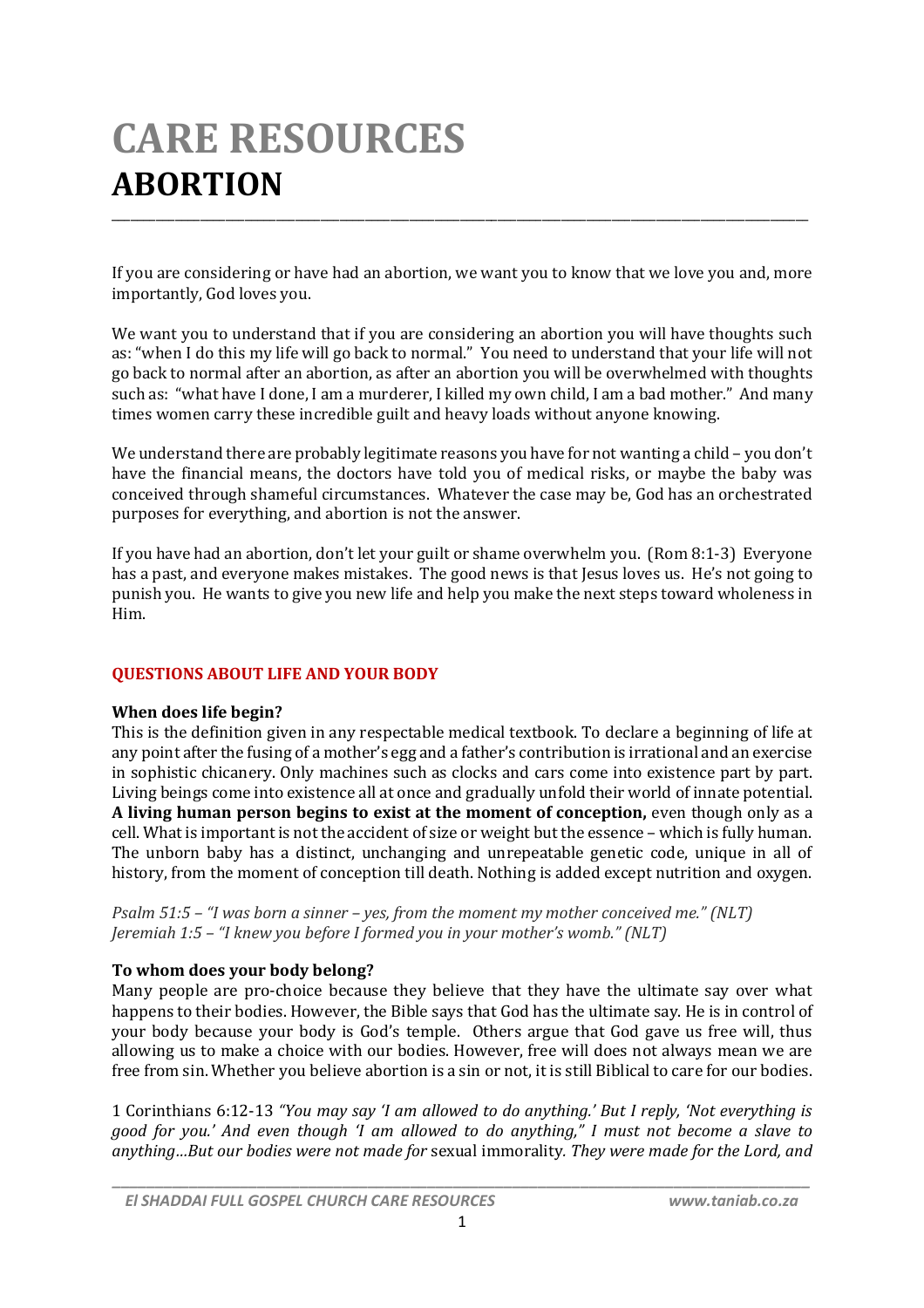*the Lord cares about our bodies." (NLT)* 1 Corinthians 3:16-17 *"Don't you realize that all of you together are the Temple of God and that the Spirit of God lives in You. God will bring ruin to anyone who ruins this temple. For God's temple is holy, and you Christians are that temple." (NLT)*

# **REASONS WHY IT IS WRONG TO TAKE THE LIFE OF AN UNBORN CHILD**

- 1. **Life is sacred in the eyes of God**. *(Ps 139:13-15) For You did form my inward parts; You did knit me together in my mother's womb. I will confess and praise You for You are fearful and wonderful and for the awful wonder of my birth! Wonderful are Your works, and that my inner self knows right well. My frame was not hidden from You when I was being formed in secret [and] intricately and curiously wrought [as if embroidered with various colours] in the depths of the earth ] a region of darkness and mystery].*
- 2. **Human life is created by God.** (Ps 100:3)
- 3. **Only man is created in the image of God.** (Gen 1:27)
- 4. **Only man is created for the glory of God.** (Isa 43:7)
- 5. **God does not make mistakes.** (Ex 4:11)
- 6. **Life is ordered in the plan of God.** (Ps 139:6)
- 7. **God is the Protector of life.** (Gen 9:6)
- *8.* **God is the Redeemer of life.** (Isa 44:34) *Thus says the Lord, your Redeemer, and He Who formed you from the womb: I am the Lord, Who made all things, Who alone stretched out the heavens, Who spread out the earth by Myself [who was with Me]?*

## **TEN MORE BIBLICAL REASONS NOT TO HAVE AN ABORTION**

*(Summary of sermon notes of: John Piper)*

- **1. God commanded, "Thou shalt not murder" (Exodus 20:13).**
- 2. **The destruction of conceived human life** whether embryonic, fetal, or viable is **an assault on the unique person-forming work of God**. (Psalm 139:13)
- 3. **Aborting unborn humans falls under the repeated Biblical ban against "shedding innocent blood."** The phrase "innocent blood" occurs about 20 times in the Bible. The context is always one of condemning those who shed this blood or warning people not to shed it. Innocent blood includes the blood of children (Psalm 106:38). Jeremiah puts it in a context with refugees and widows and orphans: "Thus says the Lord: Do justice and righteousness, and deliver from the hand of the oppressor him who has been robbed. And do no wrong or violence to the alien, the fatherless, and the widow, nor shed innocent blood in this place." Surely the blood of the unborn is as innocent as any blood that flows in the world.
- 4. **The Bible frequently expresses the high priority God puts on the protection and provision and vindication of the weakest and most helpless and most victimized members of the community.** Again and again we read of the sojourner and the widow and the orphan. These are the special care of God and should be the special care of his people. *"You shall not wrong a stranger or oppress him, for you were strangers in the land of Egypt. (And you were all once babes in the womb!) You shall not afflict any widow or orphan. If you do afflict them, and they cry out to me, (like the blood of Abel cried our to God from the ground, Genesis 4:10) I will surely hear their cry; and my wrath will burn." (Exodus 22:21-24). "Father of the fatherless and protector of widows is God in His holy habitation" (Psalm 68:5). "Give justice to the weak and the fatherless; maintain the right of the afflicted and the destitute. Rescue the weak and the needy; deliver them from the hand of the wicked" (Psalm 82:3-4*). *"They slay the widow and the sojourner, and murder the fatherless; and say,*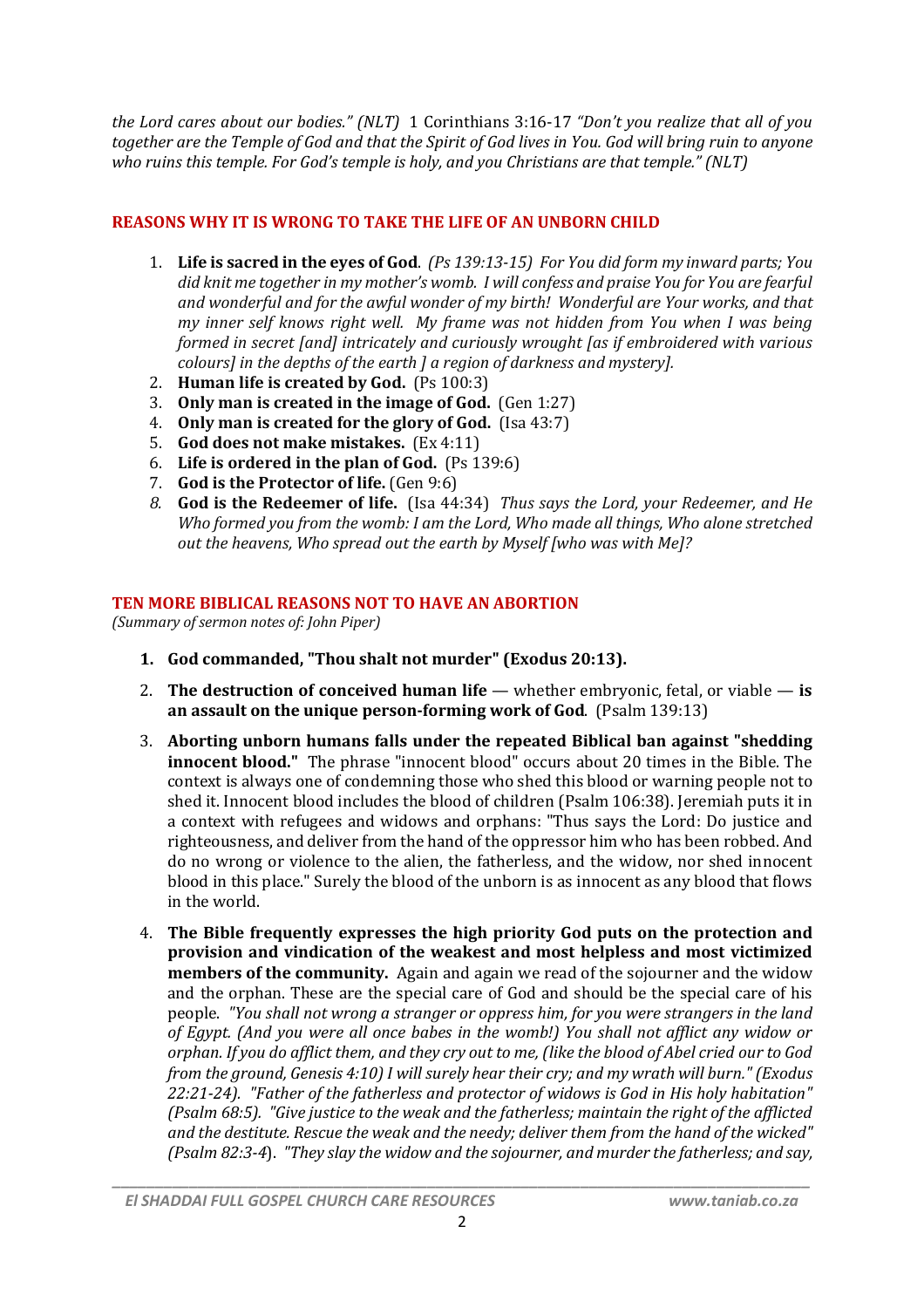*'The Lord does not see; the God of Jacob does not perceive. 'But the Lord will wipe them out for their wickedness" (Psalm 94:6-7,23).*

- **5. By judging difficult and even tragic human life as a worse evil than taking life, abortionists contradict the widespread Biblical teaching that God loves to show his gracious power through suffering and not just by helping people avoid suffering.**  This does not mean we should seek suffering for ourselves or for others. But it does mean that suffering is generally portrayed in the Bible as the necessary and God-ordained, though not God-pleasing, plight of this fallen world (Romans 8:20-25, Ezekiel 18:32), and especially the necessary portion of all who would enter the kingdom (Acts 14:22; 1 Thessalonians 3:3-4) and live lives of godliness (2 Timothy 3:12). This suffering is never viewed merely as a tragedy. It is also viewed as a means of growing deep with God and becoming strong in this life (Romans 5:3-5; James 1:3-4; Hebrews 12:3-11; 2 Corinthians 1:9; 4:7-12; 12:7-10) and becoming something glorious in the life to come (2 Corinthians 4:17; Romans 8:18).
- **6. When abortionists reason that taking life is less evil than the difficulties that will accompany life, they are making themselves wiser than God who teaches us that his grace is capable of stupendous feats of love through the suffering of those who live.**
- **7. It is a sin of presumption to justify abortion by taking comfort in the fact that all these little children will go to heaven or even be given full adult life in the resurrection.** This is a wonderful hope when the heart is broken with penitence and seeking forgiveness. But it is evil to justify killing by the happy outcome of eternity for the one killed. This same justification could be used to justify killing one-year olds, or any heaven-bound believer for that matter. The Bible asks the question: "Shall we sin that grace may abound?" (Romans 6:1) And: "Shall we do evil that good may come?" (Romans 3:8). In both cases the answer is a resounding NO. It is presumption to step into God's place and try to make the assignments to heaven or to hell. Our duty is to obey God, not to play God.
- 8. **The Bible commands us to rescue our neighbor who is being unjustly led away to death***. "Rescue those who are being taken away to death; hold back those who are stumbling to the slaughter. If you say, 'We did not know this,' does not He who weighs the heart perceive it? Does not He who keeps watch over your soul know it, and will He not requite man according to his work?"* There is no significant scientific, medical, social, moral or religious reason for putting the unborn in a class where this text does not apply to them. It is disobedience to this text to abort unborn children.
- 9. **Aborting unborn children falls under Jesus' rebuke of those who spurned children as inconvenient and unworthy of the Savior's attention.** *"Now they were bringing even infants to him that he might touch them; and when the disciples saw it, they rebuked them. But Jesus called them to him, saying, 'Let the children come to me, and do not hinder them; for to such belongs the kingdom of God'" (Luke 18:15-16). The word for "infant" in Luke 18:15 is the same word Luke uses for the unborn infant in Elizabeth's womb in Luke 1:41,44. "And Jesus took a child, and put him in the midst of them; and taking him in his arms, he said to them, 'Whoever receives one such child in my name receives me; and whoever receives me, receives not me but him who sent me'" (Mark 9:36-37).*
- 10. **It is the right of God the Maker to give and to take human life. It is not our individual right to make this choice.**When Job heard that his children had all been killed in a collapsing house, he bowed to worship the Lord and said, *"Naked I came from my mother's womb, and naked shall I return; the Lord gave, and the Lord has taken away; blessed be the name of the Lord" (Job 1:21).* When Job spoke of coming from his mother's womb, he said, "*The Lord gave."* And when Job spoke of dying, he said, *"The Lord has taken away."* Birth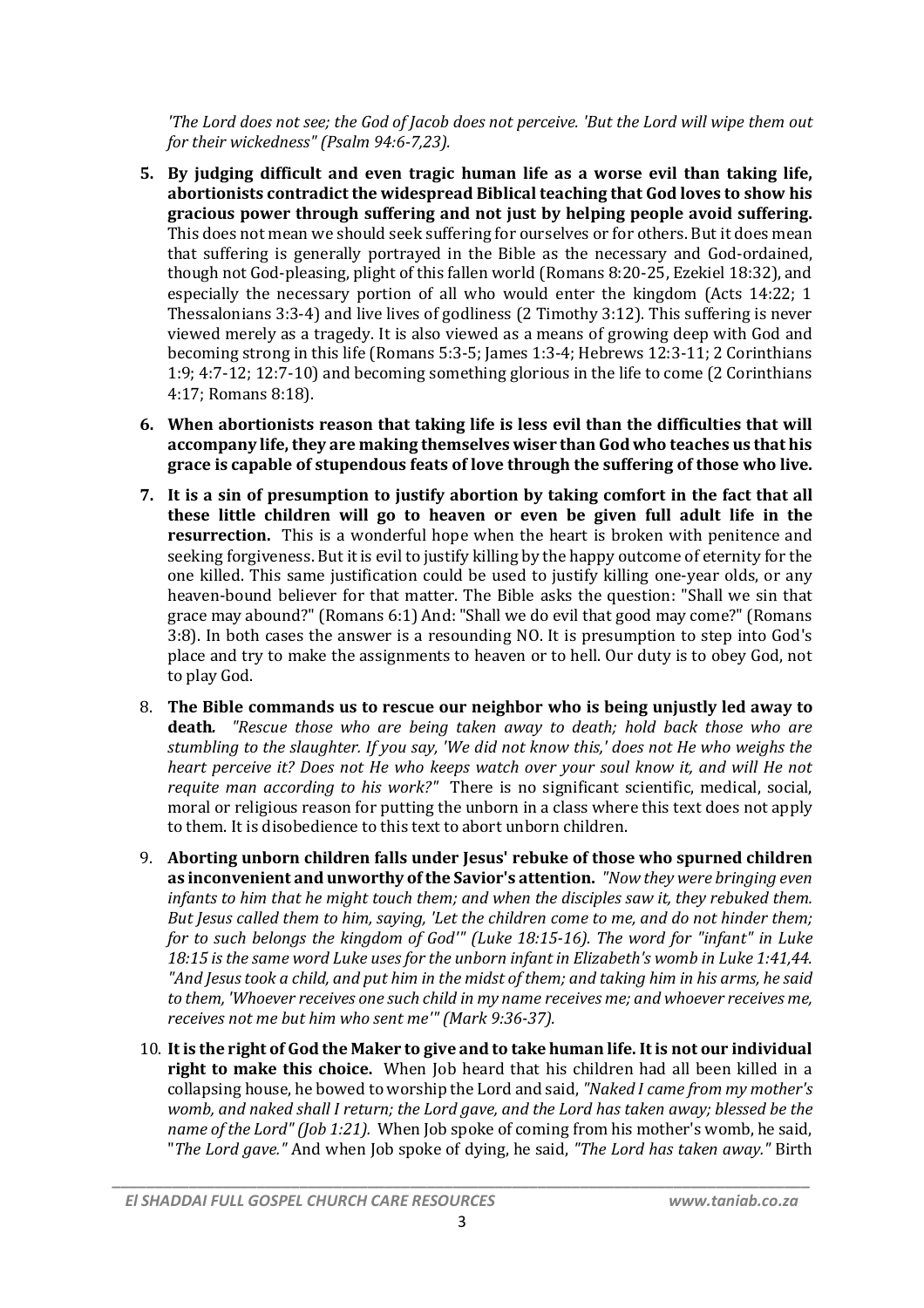and death are the prerogatives of God. He is Giver and Taker in this awesome affair of life. We have no right to make individual choices about this matter. Our duty is to care for what He gives and use it to His glory.

Finally, saving faith in Jesus Christ brings forgiveness of sins and cleansing of conscience and help through life and hope for eternity. Surrounded by such omnipotent love, every follower of Jesus is free from the greed and fear that might lure a person to forsake these truths in order to gain money or avoid reproach. My prayer is that anyone involved in the practice of abortion would consider these things very seriously and pray for the faith and the courage to stand for life and love in Jesus Christ.

## **TRAUMA INVOLVED DUE TO ABORTION**

For many, the memory of the abortion lies hidden within, like an infection, weakening and impairing us in ways we never realize. Trauma often encompasses an abortion experience from beginning to end. Common responses after abortion include, but are not limited to:

- A reluctance to talk about the subject of abortion.
- Enduring emotions like guilt, anger, or sorrow when discussing/thinking about a past abortion.
- Thinking of life in terms of "before" and "after" the abortion.
- Lingering feelings of resentment or anger toward people involved in the abortion, such as the baby's father, friends, or parents.
- Avoidance of relationships or becoming overly dependent on others after the abortion.
- Experiencing a vague sort of emptiness, a deep sense of loss, or prolonged periods of depression.
- Ongoing nightmares, flashbacks, or hallucinations relating to the abortion experience.

## **STEPS TOWARD HEALING AFTER AN ABORTION**

- **1. Recognize that** *you are not alone***.** Others have been through the same experience and the same trials. Their experiences and understanding can help you. They *want* to help you, just as you may want to help others after you have finished going through the healing process.
- **2. Recognize that the road to full recovery will take time and effort.** God's forgiveness can be had instantly. But sorting out your feelings and overcoming the ever-present temptation to give in to despair and doubt–these take time. (John 14:1; James 1:2-4; Phil 4:6-7; Rom 8:28; Matt 7:7-8; Jer 29:11)
- **3. Recognize that it is normal and good to mourn the loss of a loved one.** Just as mourning the loss of a parent or spouse takes time, so does mourning the loss of an aborted child. In the case of abortion, the mourning process is often cut short and never completed because of denial or feelings of guilt. Courageously allow the mourning process to get back on track. Accept your grief as normal rather than something which must be covered up or pushed away. Recognize that the pain of your loss will fade as your healing progresses.
- **4. Admit your personal responsibility but also recognize that others, too, were involved.** Pray for the strength to forgive both yourself and everyone else who either encouraged or pressured you to have the abortion or failed to help you avoid it.